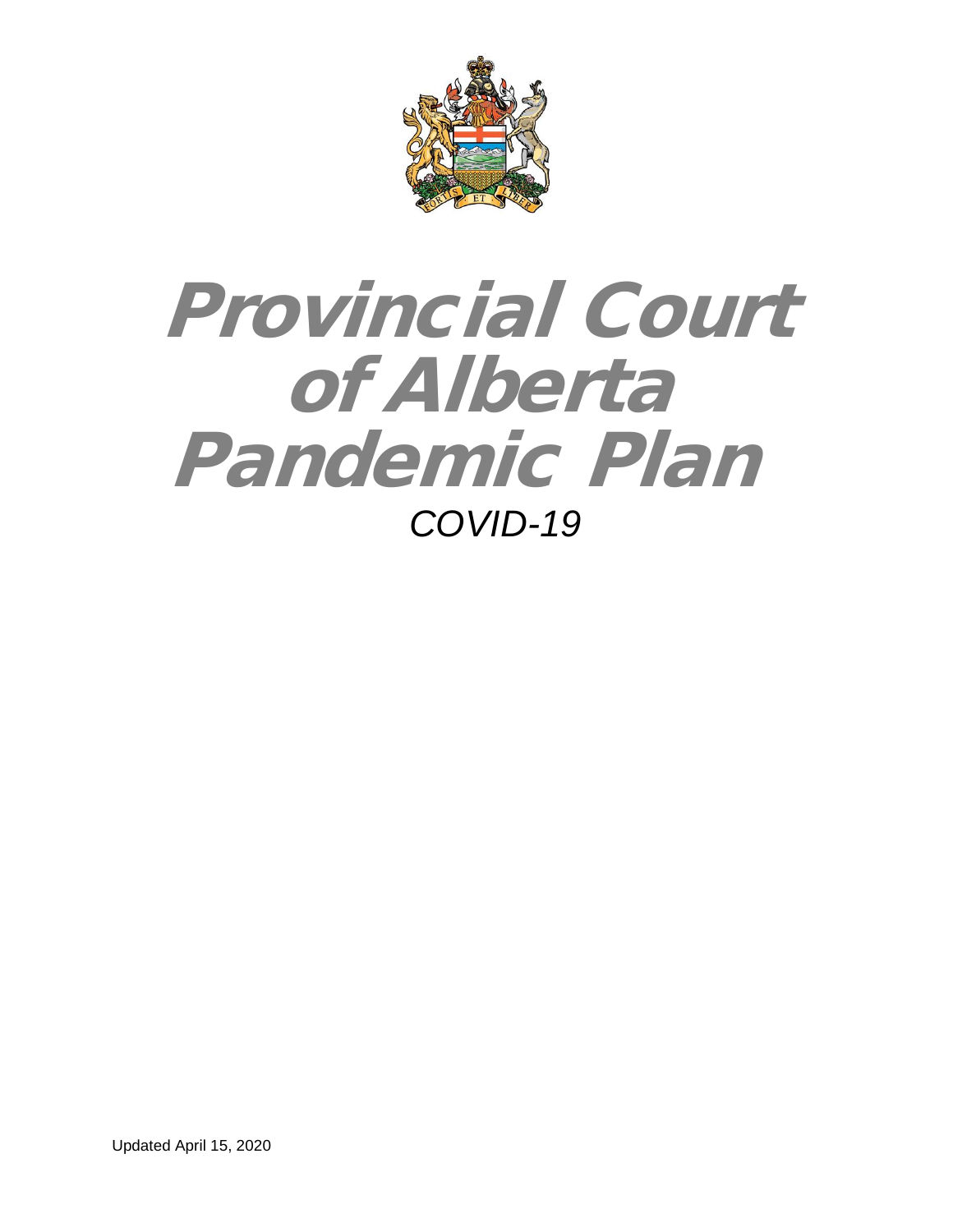# **1. Purpose**

The Pandemic Response Plan ("Plan") is developed and implemented for situations in which the Provincial Court of Alberta must restrict its operations to essential functions. This plan is developed for dealing specifically with a COVID-19 pandemic.

The goals of this Plan are to:

- Maintain and preserve the rule of law
- Protect the health and well-being of staff, the judiciary, and the public
- Identify, prioritize and continue the Court's essential functions and operations
- Facilitate decision-making processes, including identifying the chain of command at a court location
- Develop a communications protocol
- Reduce or mitigate disruption to normal Court operations
- Recover and resume regular Court operations when possible to do so

All of the steps under this Plan fall within the authority of the Chief Judge to set the sittings of the Court. It is expected that this Plan will be executed in conjunction with steps taken by the Ministry of Justice and Solicitor General, and the Ministry will be advised of all steps taken by the Court.

#### **2. Assumptions**

This Plan is based on information obtained from Alberta Health Services and Health Canada. It relies on the following assumptions:

- During a pandemic it is appropriate for employers and the judiciary to plan for significant absenteeism during the peak period with lower rates in the preceding and subsequent periods.
- Staff and judiciary may be absent either because they are quarantined, selfisolated, ill, because they need to attend to family members who are ill, or because they have children who must remain at home due to school closures.
- Typically, the incubation period is 2 weeks (14 days). Every person who becomes ill or requires quarantine may miss 15 days of work or more. Individuals may also need to self-isolate for periods of 2 weeks or more.
- Many Judges and Justices of the Peace are part of a vulnerable population because of their age or pre-existing health conditions. Proactive steps to reduce risk may be appropriate.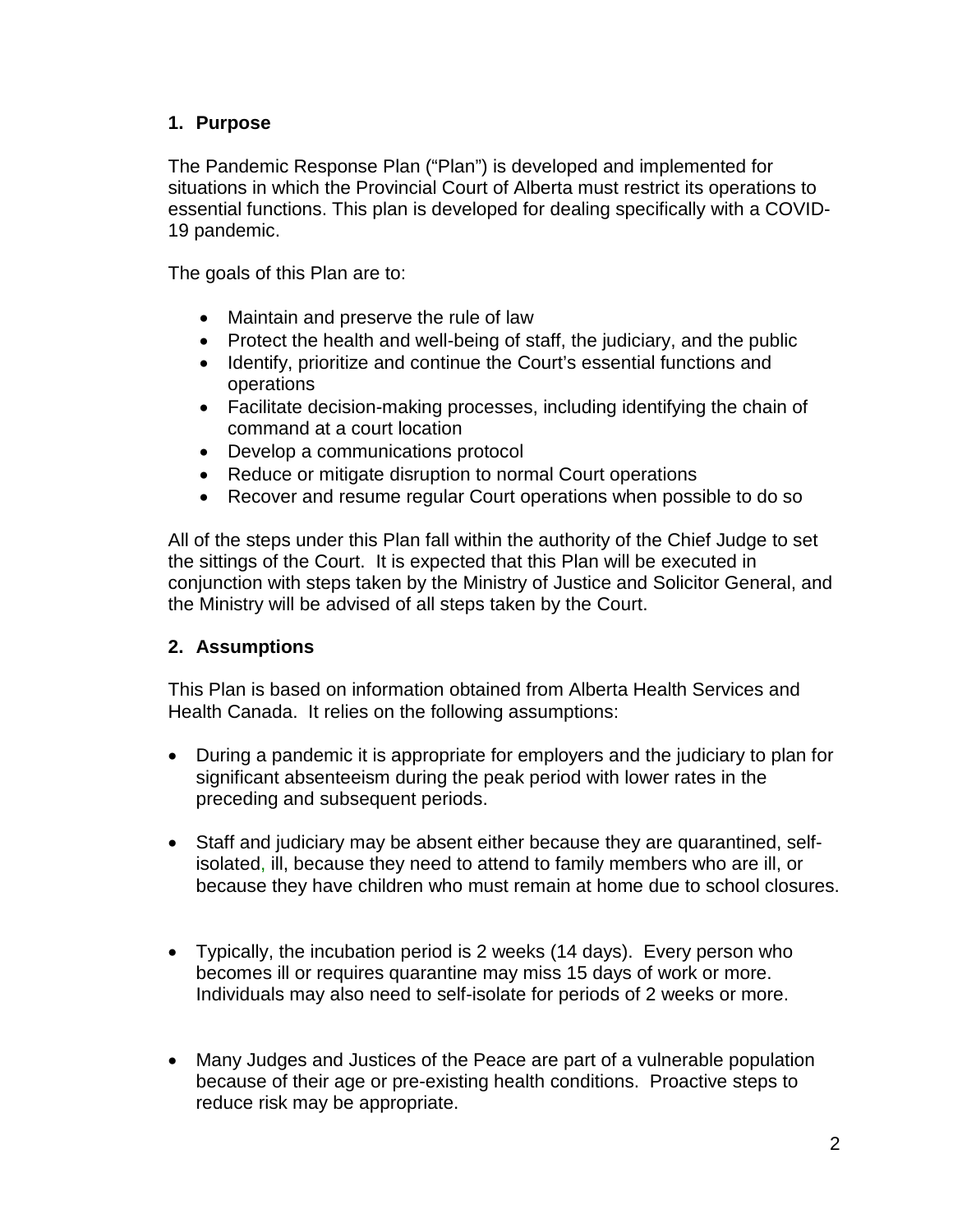## 3. **Applicability and Scope**

This Pandemic Plan applies to the Provincial Court of Alberta at all of its locations including its base and circuit court locations, the Edmonton and Calgary Courthouses, Hearing Offices in Edmonton and Calgary, and the Office of the Chief Judge.

The Plan applies to all Judges, Justices of the Peace, and judicial staff of the Provincial Court of Alberta.

# **4. Decision Makers**

The key decision makers for the Provincial Court of Alberta are:

- The Chief Judge of Provincial Court<sup>[1](#page-2-0)</sup>, who will consult with the Court Emergency Management Team "Team".
- The Team is composed of:
	- o The Deputy Chief Judge and Assistant Chief Judges; and
	- o The Executive Director and Executive Legal Counsel of the Provincial Court.

The Team will assign a representative to communicate the needs of the Provincial Court on the Resolution Court Administrative Services (RCAS) Response Team. This representative will work closely in conjunction with the executive leadership of RCAS and Alberta Crown Prosecution Services (ACPS) to ensure continuity of service across the Alberta Justice system.

Key items to be addressed immediately by the RCAS Response Team:

- 1. Assessment of any Alberta Health/Government of Alberta guidelines or orders, and the extent to which RCAS can align/apply;
- 2. What steps need to be taken to protect staff in both the short- and longterms;
- 3. Identification of key priorities and how resources/processes will be modified to meet those priorities;
- 4. Succession plans for RCAS administrative leadership and the judiciary, should members become ill or absent; and
- 5. Establishment of a regular meeting and communication schedule.

ii. Other Assistant Chief Judges as required

<span id="page-2-0"></span> $1$  If the Chief is unable to act the following will act:

i. Deputy Chief Judge designated by the Chief Judge to act in the event the Chief Judge is unable to do so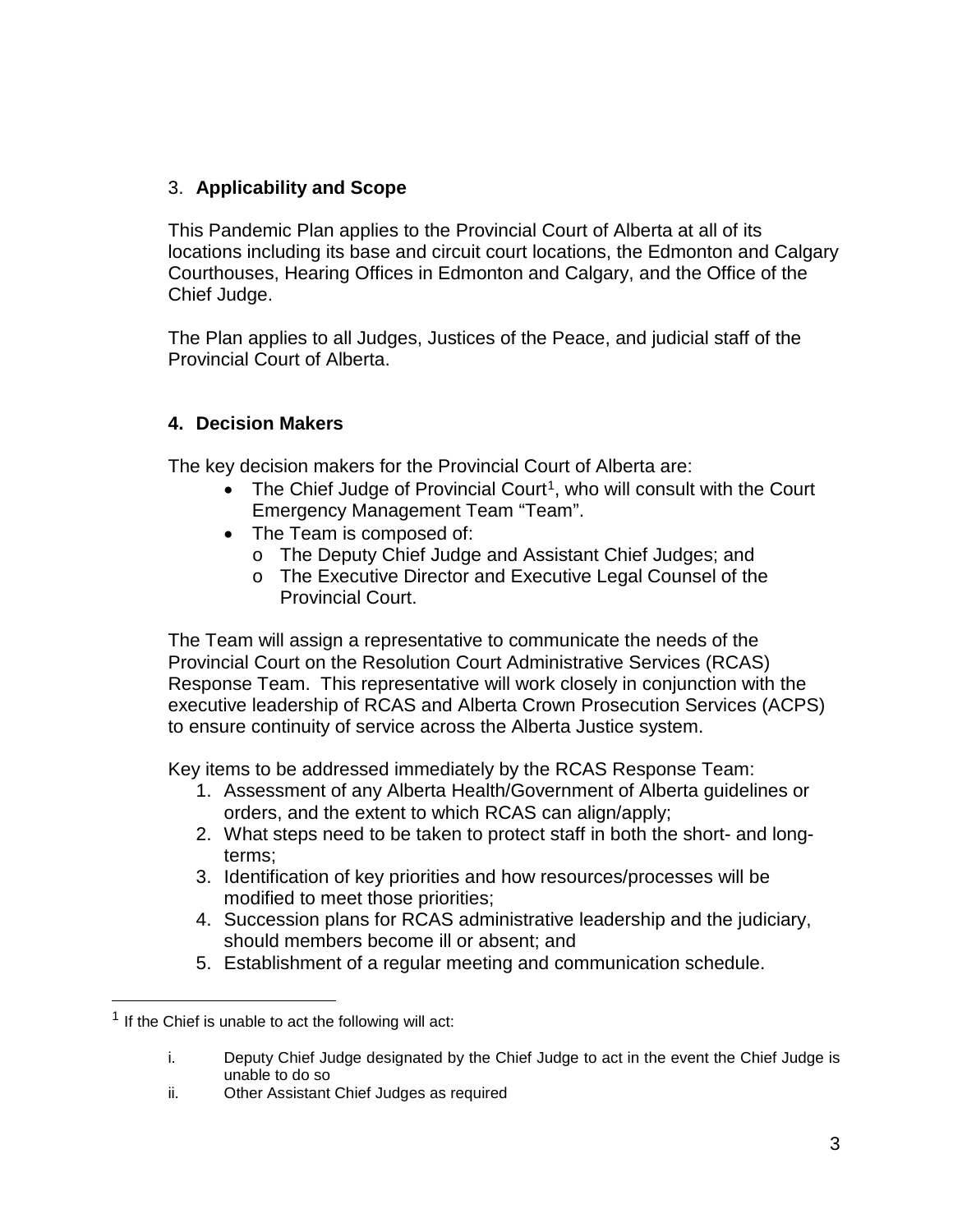**Once the Provincial Court Plan is activated, the Team will continually assess the situation and respond with a clear operational plan to maintain public and staff safety while balancing the critical nature of the justice system.** 

#### **5. Communications Strategy**

It is important to notify staff and key justice system participants of the Court's status as quickly and accurately as possible.

A list of provincial stakeholders and contact numbers will be maintained. Each ACJ is required to compile information on courthouses located in their Region – including stakeholder contact names and numbers.

The specific content of Court communications will depend on the Stage of the Plan. The ACJs will liaise with the OCJ to determine the appropriate Communications message to circulate, what parties should be notified, and how.

The Provincial Court of Alberta's website <https://www.albertacourts.ca/pc/home> will be used as a means to communicate general information with staff, external clients and the public in times of emergency. Personal or confidential information and messages for the judiciary or staff will be communicated via email or other electronic means. The Plan and any updates to it will be posted on the Judicial Education page of the Court's internal website and will be circulated by email.

Judiciary contact lists will be provided to the Chief, Deputy Chief, Assistant Chiefs, and the Executive Director. This list will be updated and maintained by the Executive Director. The ACJs will request a master staff contact list for each court location from court managers, and will provide the Office of the Chief Judge with these lists.

Disruptive events, especially pandemics with widespread community impacts, can provoke anxiety and fear in judiciary and staff. The Team will work to ensure that information is passed at frequent intervals as well as provide opportunities to access leadership and ask questions. The Team will also support leadership to ensure staff know how to access Employee and Family Assistance Programs for all personal and mental health related needs.

## 6. **Essential Functions**

During a pandemic, the Court may not have the resources to maintain normal operations. Reduced resources from other stakeholders/partners may also impact the Court's ability to function. In this situation, the Court will need to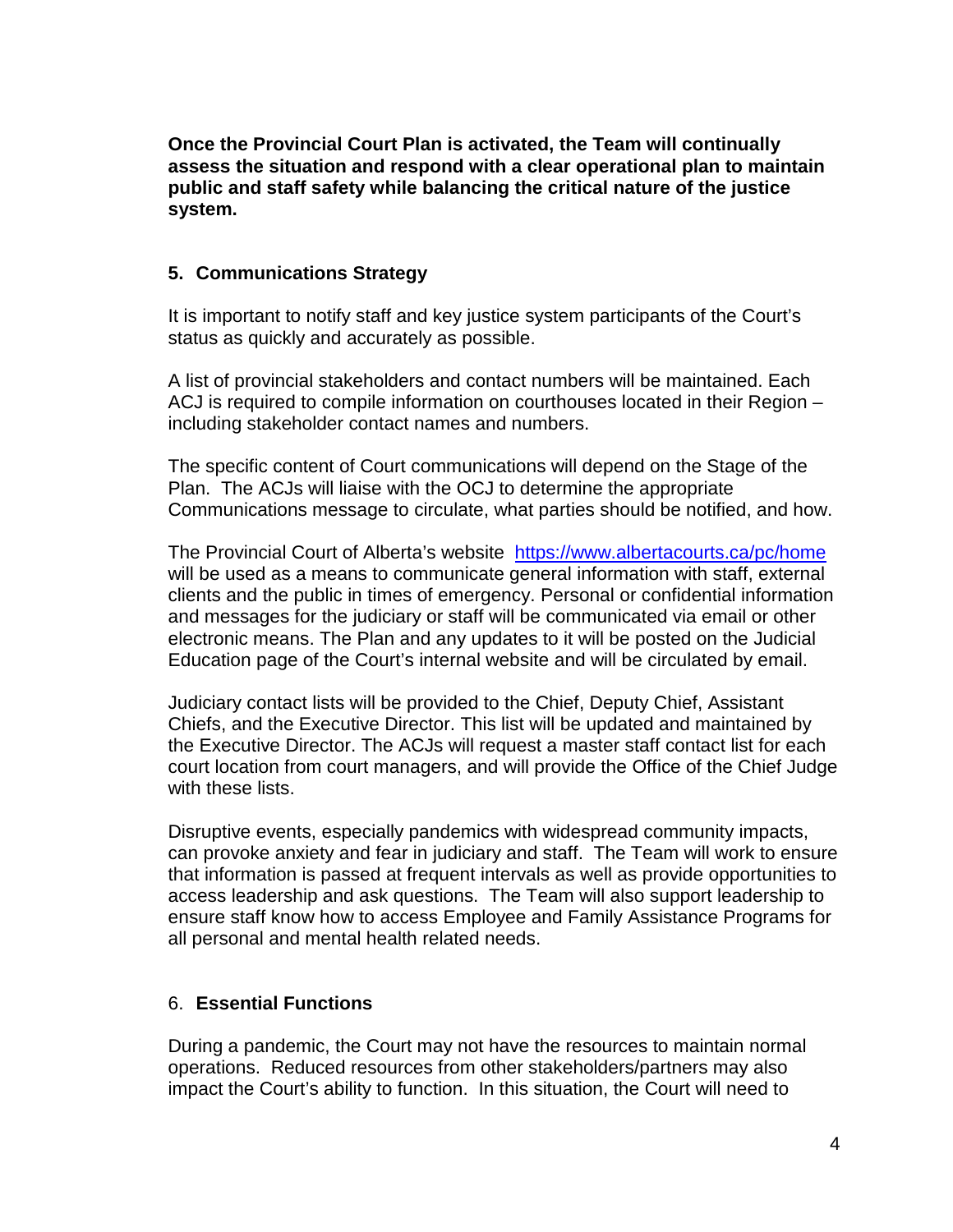restrict its activities to those functions deemed essential to performing the Court's mission. A list of the Court's essential functions is included in **Appendix A.** 

## 7. **Implementation Process**

The procedures set out in this Plan are intended to ensure ease of implementation to reduce stressful events that could hinder critical decisions and activities from occurring in a timely fashion. The procedures are intended to identify the person responsible for making specific decisions and actions at different points in the process. The implementation process should be followed as closely as possible; however, communication and flexibility are necessary as circumstances will change and procedures may need to be abbreviated or modified.

The Plan is intended to be read in a progressive fashion. It is assumed that any steps taken in one stage will continue fully into every next stage. Only new procedures implemented at each escalating step are explicitly added to each stage of the Plan.

The Plan will have **5 Stages**. It is possible that different regions of the province or specific court locations will be in different stages of the Plan at any given time. The stages may move in a non-linear fashion, returning to previous stages multiple times before the pandemic response is considered concluded.

The 5 Stages are:

- **Stage 1: Prevention/Containment/Preparation**
- **Stage 2: Moderately Reduced Court Operations due to Staff Shortages or local/community outbreak**
- **Stage 3: Significantly Reduced or Modified Court Operations**
- **Stage 4: Suspension of Public Hearings**
- **Stage 5: Resumption of Normal Operations**

#### **Stage I: Prevention/Containment/Preparation**

Stage 1 will be triggered when, in the determination of the Chief Judge, in consultation with the Team, there is an outbreak of a pandemic illness, with sustained human transmission, with direct impacts in Alberta.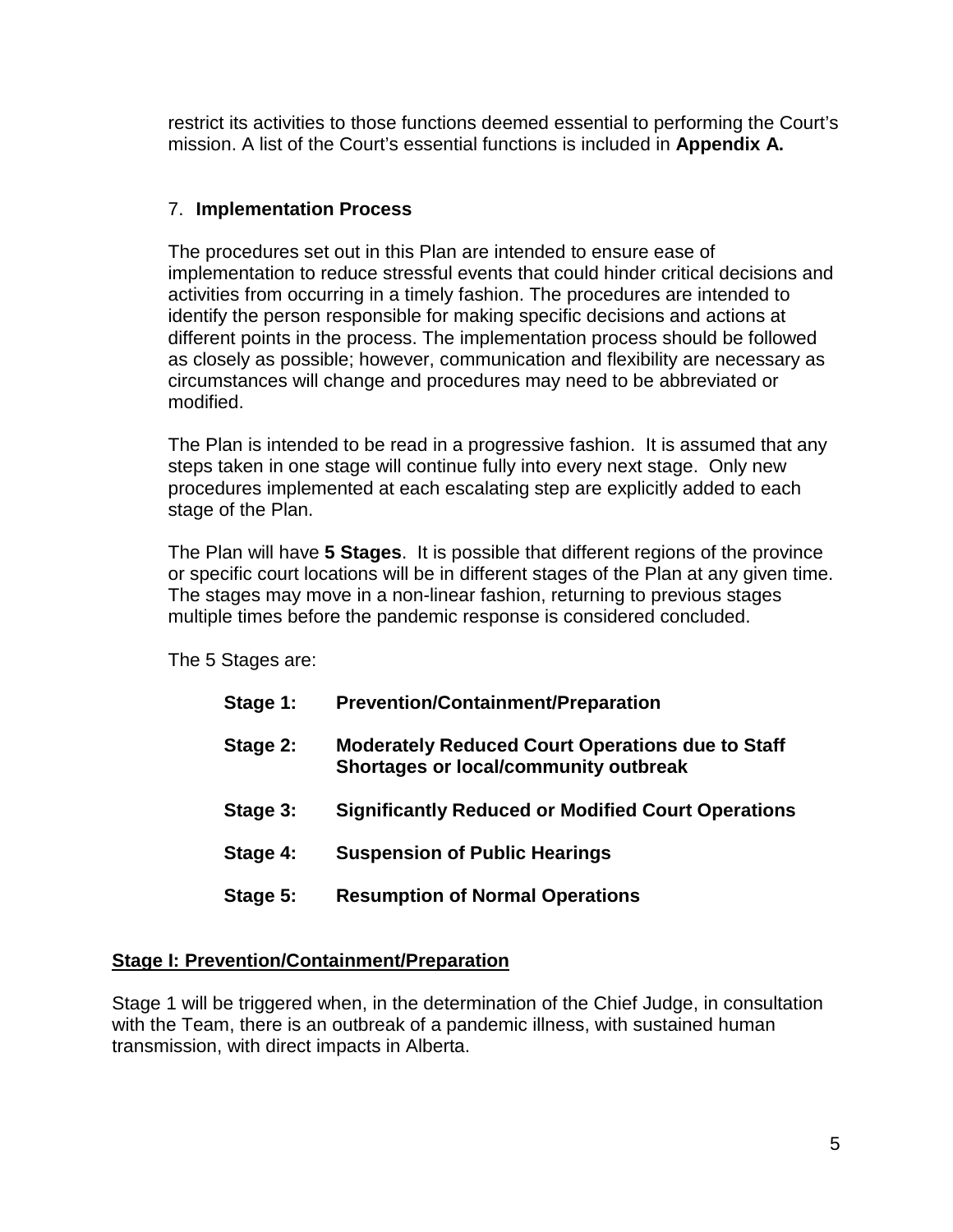At this stage, the Court will work closely with the Ministry of Justice and Solicitor General and the OCJ to ensure that all judiciary and the workforce who provide services to the judiciary are supported during a pandemic. Hand sanitizers, tissues and information regarding precautionary measures and health updates will be distributed to all judiciary and judicial staff.

During the activation of this Plan, all judiciary and judicial staff are expected to stay at home and obtain medical assistance if they are ill with flu-like symptoms. If found to have COVID-19, the individual may not return to work until they have been medically cleared to return, so as to avoid spreading the virus.

Judiciary and judicial staff who have or may have come into direct contact with an individual who has COVID-19 will be expected to follow all instructions from Alberta Health Services, including self-isolation, social distancing, and remote work adaptations (where possible).

Those with impacted family members or who are unable to physically attend work for other reasons should discuss with their leadership whether working remotely is feasible or how else their needs and those of the Court may be addressed.

With respect to all business and personal travel, judiciary and judicial staff are expected to follow the advice of the Chief Medical Officer, which is kept up to date on Alberta Health Services website. These instructions may change over time but currently recommend that travel plans be carefully considered having regard to the possibility of being exposed to the virus; and that anyone over the age of 65 or with a chronic health condition not travel outside of Canada.

ACJs and the Executive Director should be advised of all travel plans made (both personal and professional, including domestic travel within Alberta) until such time as the Plan is no longer in use. All Judges and staff are strongly encouraged to carefully evaluate travel plans, with a view to reducing the risk to themselves and others.

The Chief Judge and ACJs may be required to exercise their discretion with respect to when to schedule judges returning from travel.

All Judges and staff will ensure that they have agreed upon lines of communication and know how to rapidly share information. This includes contact information when working remotely as well as when staff are on personal time for emergency contact.

The Executive Director or designate will ensure that critical staff have laptops and access to VPN.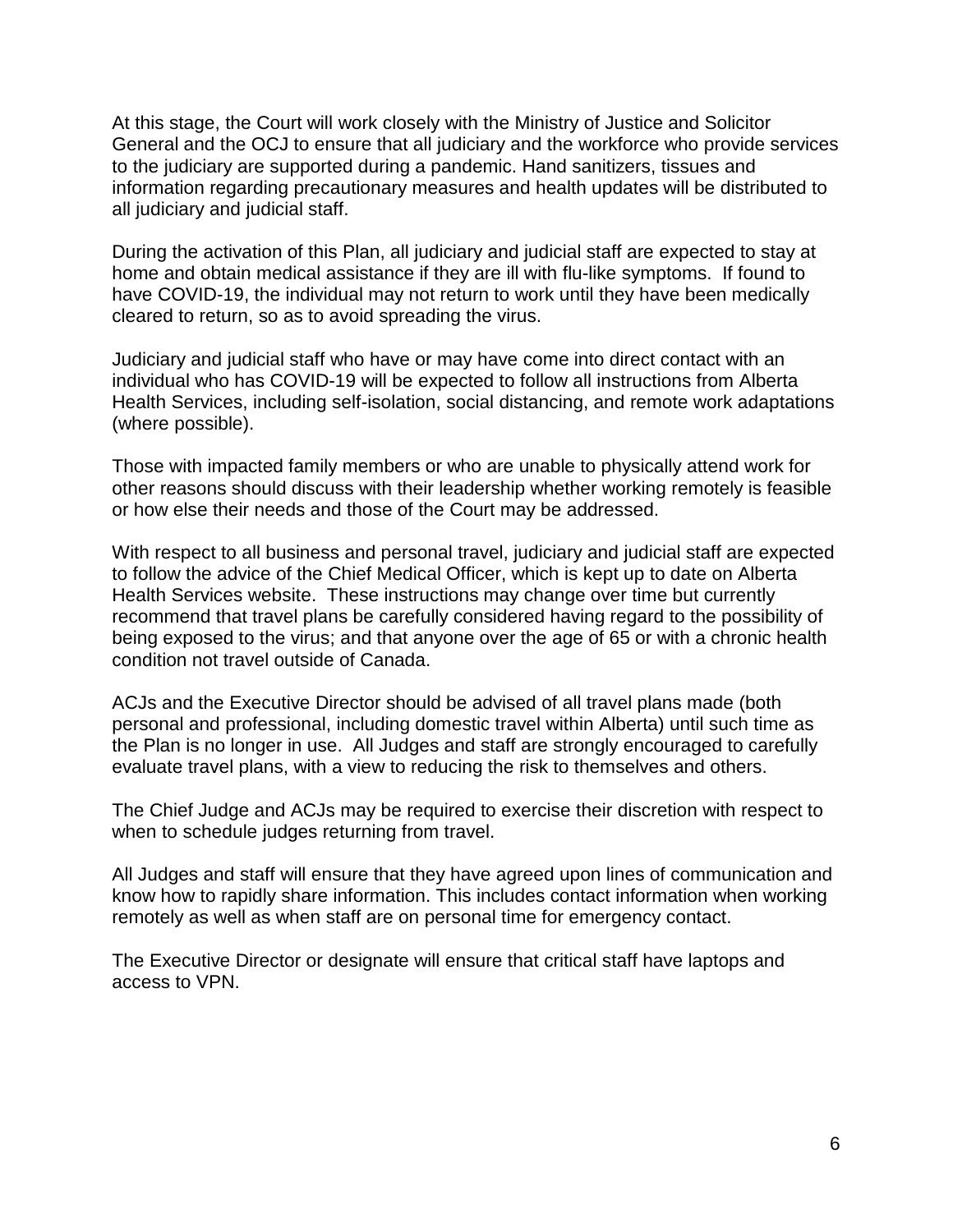## **Stage 2 Moderately Reduced Court Operations due to Staff Shortages or local/community outbreak**

Stage 2 is triggered when, in the determination of the Chief Judge in consultation with the Team, there is:

- A significant increase in community transmission of the pandemic illness;
- Any warning or declaration from Alberta Health Services, the Chief Medical Officer for the Province of Alberta; or Health Canada relevant to the operational practices of the Court, and/or
- Reported rates of absenteeism in the Court's workforce or the workforce of a critical partner (such as RCAS or the Sheriffs) are increasing such that the Court's ability to function may be impacted; and/or

| Access:        | Courthouses open to public – normal operating hours                                                                                                                                                                                                                                                  |
|----------------|------------------------------------------------------------------------------------------------------------------------------------------------------------------------------------------------------------------------------------------------------------------------------------------------------|
| Services:      | Normal services but some services may have time frames<br>adjusted; or require assistance from other court locations.<br>Increased use of audio, video, and teleconference is<br>encouraged.<br>The Hearing Office may be available to assist on some<br>matters, in the event of judicial shortages |
| Communication: | Internal message sent staff and judiciary only<br>External message posted on Website                                                                                                                                                                                                                 |

Stage 2 will have the following impacts:

## **Stage 3 Significantly Reduced or Modified Court Operations**

Stage 3 is triggered when, in the determination of the Chief Judge in consultation with the Team, there is:

- A significant increase in community transmission of the pandemic illness;
- Any warning or declaration from Alberta Health Services, the Chief Medical Officer of Health for the Province of Alberta, and/or Health Canada relevant to the operational practices of the Court; and
- Absenteeism that significantly interferes with Court operations, or poses a direct risk to the health and safety of the Judges, staff, or the public;

Stage 3 will have the following impacts: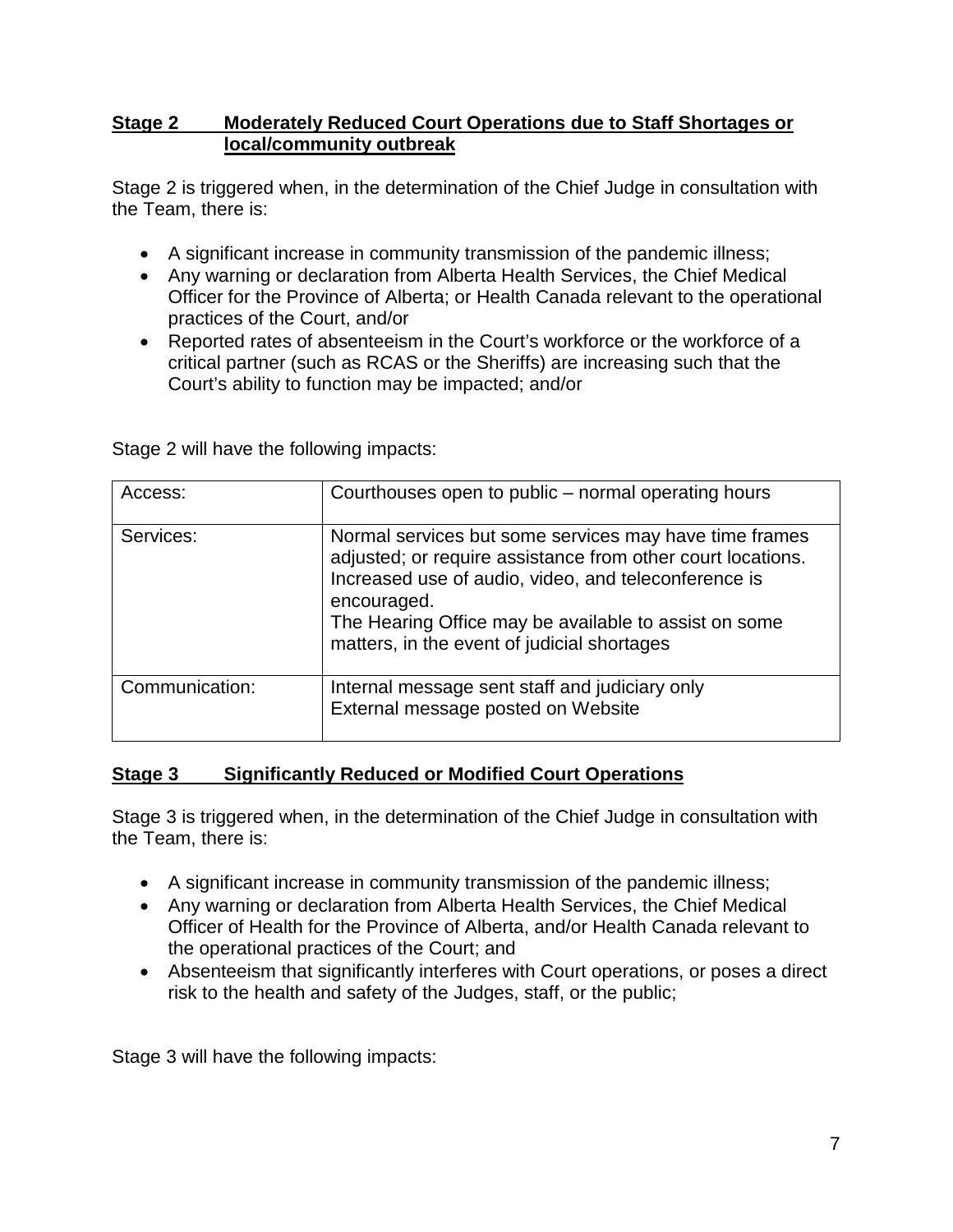| Access:        | Courthouses may be open to the public; variable across<br>Province.                                                                                                                                                                                                                                                                                                                                                                                                                      |
|----------------|------------------------------------------------------------------------------------------------------------------------------------------------------------------------------------------------------------------------------------------------------------------------------------------------------------------------------------------------------------------------------------------------------------------------------------------------------------------------------------------|
| Services:      | Restricted to most essential functions as set out in Appendix<br>A; use of fax, telephone, videoconferencing as much as<br>possible; court schedules and services restricted,<br>compressed or delayed. Non-essential matters will be<br>adjourned and may, at the discretion of the Chief Judge in<br>consultation with the ACJs, be phased back in if and when<br>circumstances permit. The Hearing Office may be available<br>to assist in the event that any courthouses are closed. |
| Communication: | Internal message sent staff and judiciary only.<br>External message posted on Website                                                                                                                                                                                                                                                                                                                                                                                                    |

# **Stage 4 Suspension of Public Hearings**

Stage 4 is triggered when, in the determination of the Chief Judge in consultation with the Team, there is:

- A significant increase in community transmission of the pandemic illness;
- Any warning or declaration from Alberta Health Services, the Chief Medical Officer of Health for the Province of Alberta, and/or Health Canada relevant to the operational practices of the Court.
- Absenteeism rates or risk such that the Court, across the Province, cannot sit in person to hear matters.

| Access:        | Closed.                                                                                                                                                                                           |
|----------------|---------------------------------------------------------------------------------------------------------------------------------------------------------------------------------------------------|
| Services:      | Essential functions only, as set out in Appendix A.                                                                                                                                               |
| Communication: | Internal message sent to staff and judiciary.<br>External message sent justice system users and posted on<br>website; general public and media will be advised by<br>additional electronic means. |

Stage 4 will have the following impacts:

# **Stage 5: Resumption of Normal Operations**

The Chief Judge will determine, in consultation with the Team and with Deputy Minister of Justice and Solicitor General, when sufficient resources are available to return to normal operations.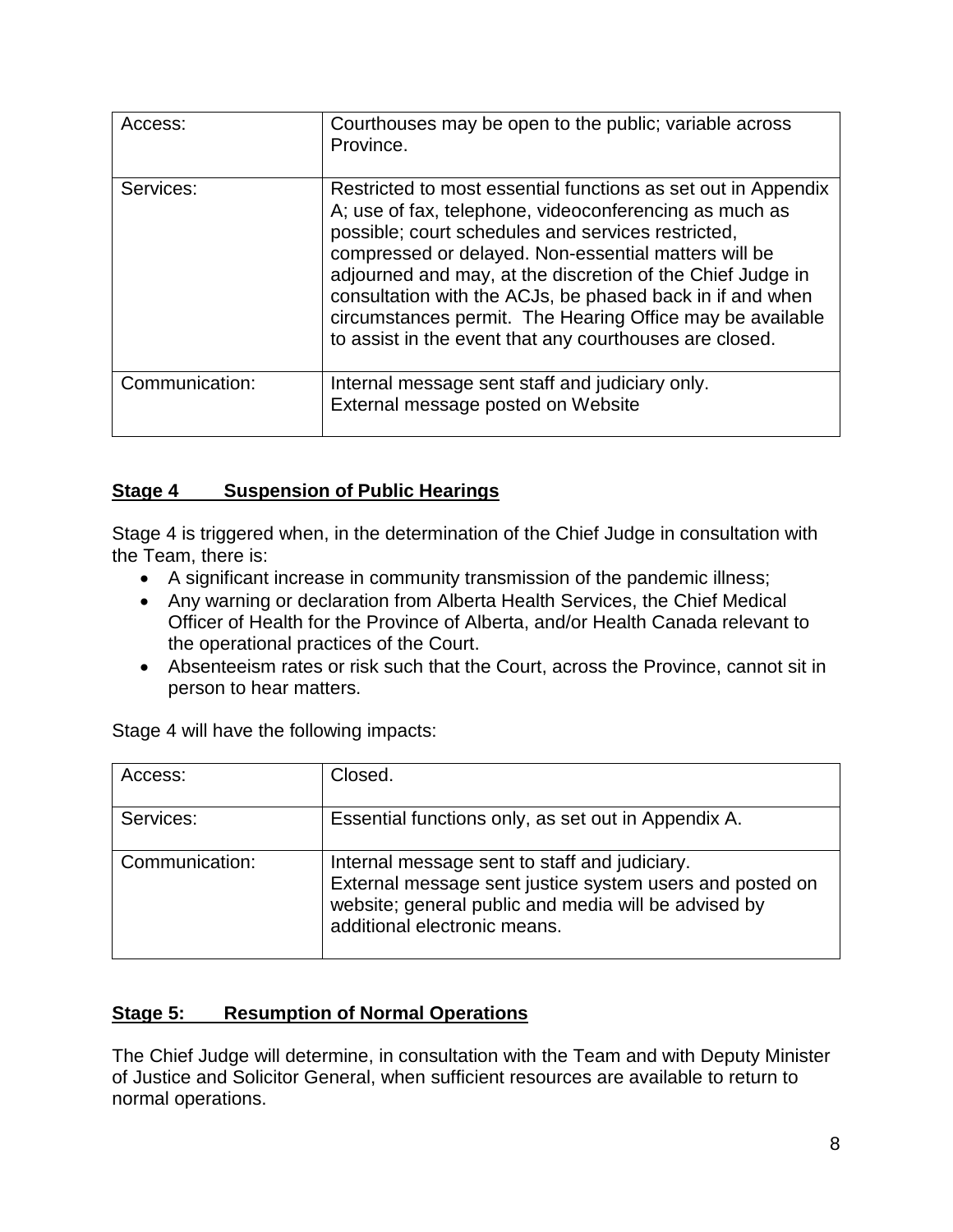Announcements regarding the resumption of normal operations will be posted on the Court's website and communicated to the Judicary, staff and the public via electronic means.

Once services have returned to normal, each ACJ will be required to complete a Post Incident Review Form, to be submitted to the Executive Director of the Provincial Court for delivery to the Team for discussion and review within two weeks of resumption. The Team will hold a debrief with the key decision makers and contacts to determine what procedures/directives worked and what did not, and make any necessary modifications and improvements to the Plan. A Post Incident Review Report will be prepared and distributed to the Team.

#### **6. Plan Maintenance**

Email communications will familiarize ACJs and judicial staff with the Plan, roles and procedures. They will focus on questions of coordination, assignment and responsibilities.